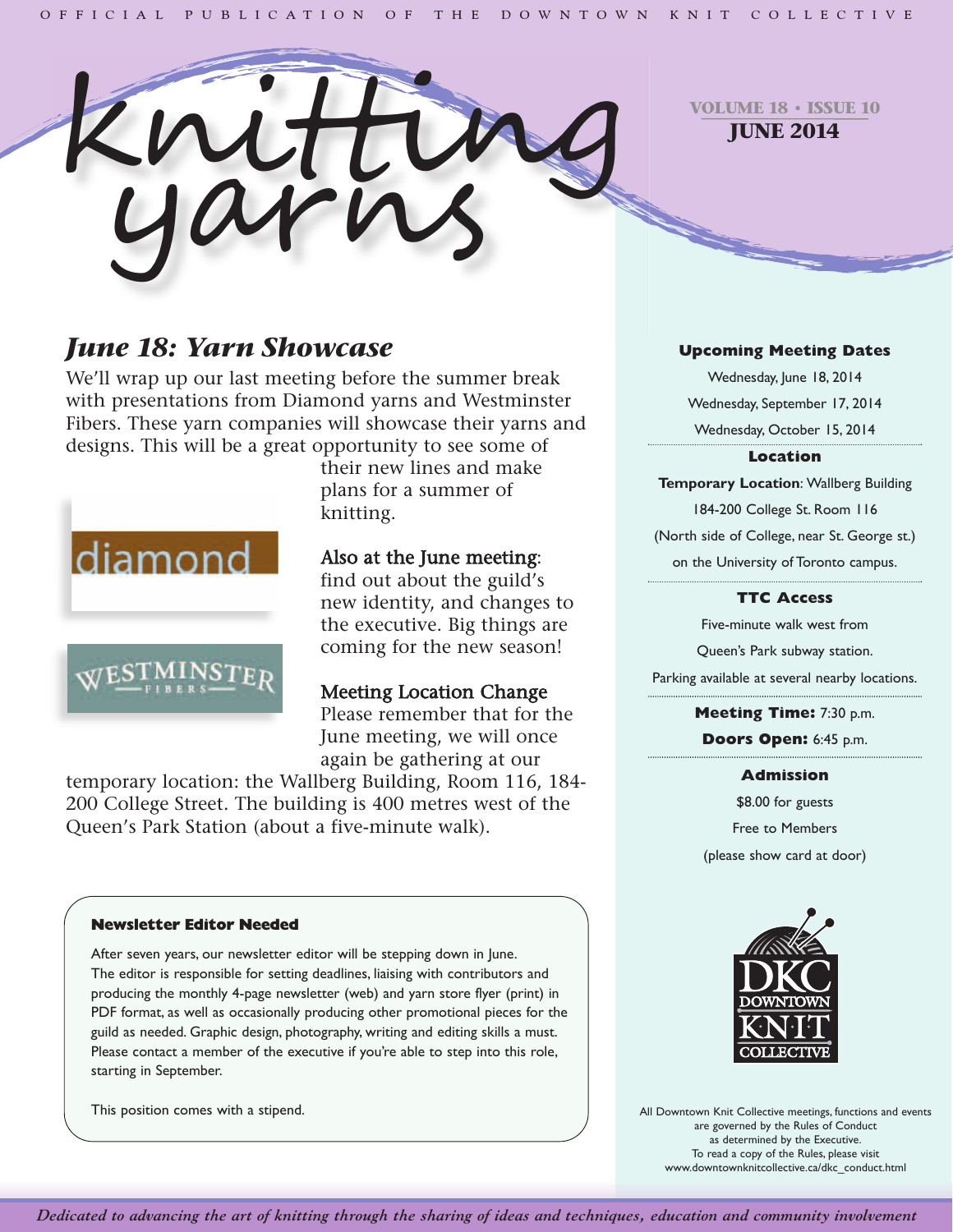# **Highlights of the May Meeting** *by Heather Brady*

There was quite a large turnout at the May meeting (about 120 people) despite another temporary location change.

#### **Announcements**

The Frolic was a success-- thanks again to all the volunteers and the committee. Attendance numbers were down a little, but vendors are universally saying it was the best Frolic yet. When asked if they had spent any money at the Frolic, many audience members erupted into wild laughter.

Our next big event is June 13: Relay for Life. We are in third place so far in terms of team donations. If you'd like to support the team you can do it online. We have been given an "Event Tent" where we will be teaching a bunch of mini classes (including arm knitting). We even have glow in the dark yarn.

Exec nominations: a couple of people have come forward and the executive will discuss it further. A guild name change has been confirmed for September– we will simply be the Toronto Knitter's Guild. There were general murmurs of approval around the room at this announcement.

You may have noticed there haven't been many events this year; this is for legal reasons, as we are in the middle of a lawsuit and all our resources are going towards that. Once things have settled down we can look at those again.

Is your LYS having workshops? Have them forward the info to the guild and we will post it on our website. We like to maintain our friendly relationship with yarn stores.

Rhinebeck (the Duchess County Sheep and Wool Festival) is Mecca for fibre enthusiasts of all kinds: knitting, crochet, weaving, spinning. Grab your best knitting

buddy and book a spot. \$425 gets you a seat on a private coach, two nights shared accommodation in a hotel, breakfast, and a two-day pass to the fair. Departure and arrival is in and out of Georgetown. You can park overnight and your car will be checked on. Oct 17-19. Contact Diana (dlurion@pathcom.com) or Mari (mariatavon@yahoo.ca).

#### **Show & Tell**

Cristina showed an original design based on the fairy tale "The Six Swans"in which a girl has to knit six sweaters for her brothers to release a spell. She finishes them all except for the last sleeve. Cristina calls her creation the Eliza Wrap– a lacy shawl-like garment with only one sleeve. Intriguingly, if worn sideways, the arm hole becomes a neck hole and the wrap can be worn like a poncho.

Barb teaches weaving at Spun Studio, and brought a sampling of placemats and pillow covers that the women at Sistering have made. When the items are sold at Spun Studio, all the money goes directly to the women. Some DKC members have been asking how the guild's charitable donations are being used, so Barb wanted to show everyone.

Vivian was inspired by Sally's talk last month, particularly the garment she was wearing, L'enveloppe. Well, Vivian had one done for the next month, in seed stitch. She used Borocco Vintage Chunky in a taupe shade.

Cindy brought a sweater finished that very day– she didn't even have time to block it. She used a free pattern from Knitting Daily called the Aran Jacket. The yarn is Sublime Tweed DK, a wool/cotton blend in a denim blue, with lapels and adorned with brass buttons.

#### **Raffle**

*Warm Knits, Cool Gifts* by Sally Melville was won by Judith Trotter-

Field. *Dolce Handknits* by Kim Dolce was won by Susan Ghan. *Boyfriend Sweaters* by Bruce Weinstein was won by Carole! At last! A bonus Kilkenny sweater kit, including 20 balls of Jamieson's Shetland and a pattern was won by a very lucky Gilda Grossman.

#### **Guest Speaker** Lorraine Condotta: Twisted Traditions

Lorraine says her non-knitting friends are polite listeners, but she can tell they're not really interested. She was happy to talk knitting to knitters, and she had lots of advice for those looking to dive into the world of Fair Isle (lots of samples too!).

Fair Isle is usually thought of as being 'too advanced' for the average knitter. Lorraine got her hands on the Alice Starmore pattern book (which she calls the holy grail of Fair Isle) and was captivated. Her first attempt was much too tight and she ended up with a huge mess, but she persevered. If you ever see *Traditional Knitting: Scottish and Fair Isle* book, grab it and run. It is very rare. Another great resource is *The Art of Fair Isle Knitting* by Ann Feitelson. There is a very comprehensive chapter on colour that Lorraine highly recommends.

Through trial and error, Lorraine realized that switching colours every row is not necessary, and is in fact a bit annoying. She started creating her own patterns out of a desire to make things simpler. Once she understood the concept of knitting Fair Isle in the round, things fell into place. After a lot of swatching (and swearing) she arrived at something pleasing: Ophelia, her first pattern. Lorraine's patterns can be found on Ravelry (her username is Twistedtraditions) and her blog is called The Sherriff of Knittingham. Thanks to Lorraine (and her family) for pitching in on her inspiring presentation!